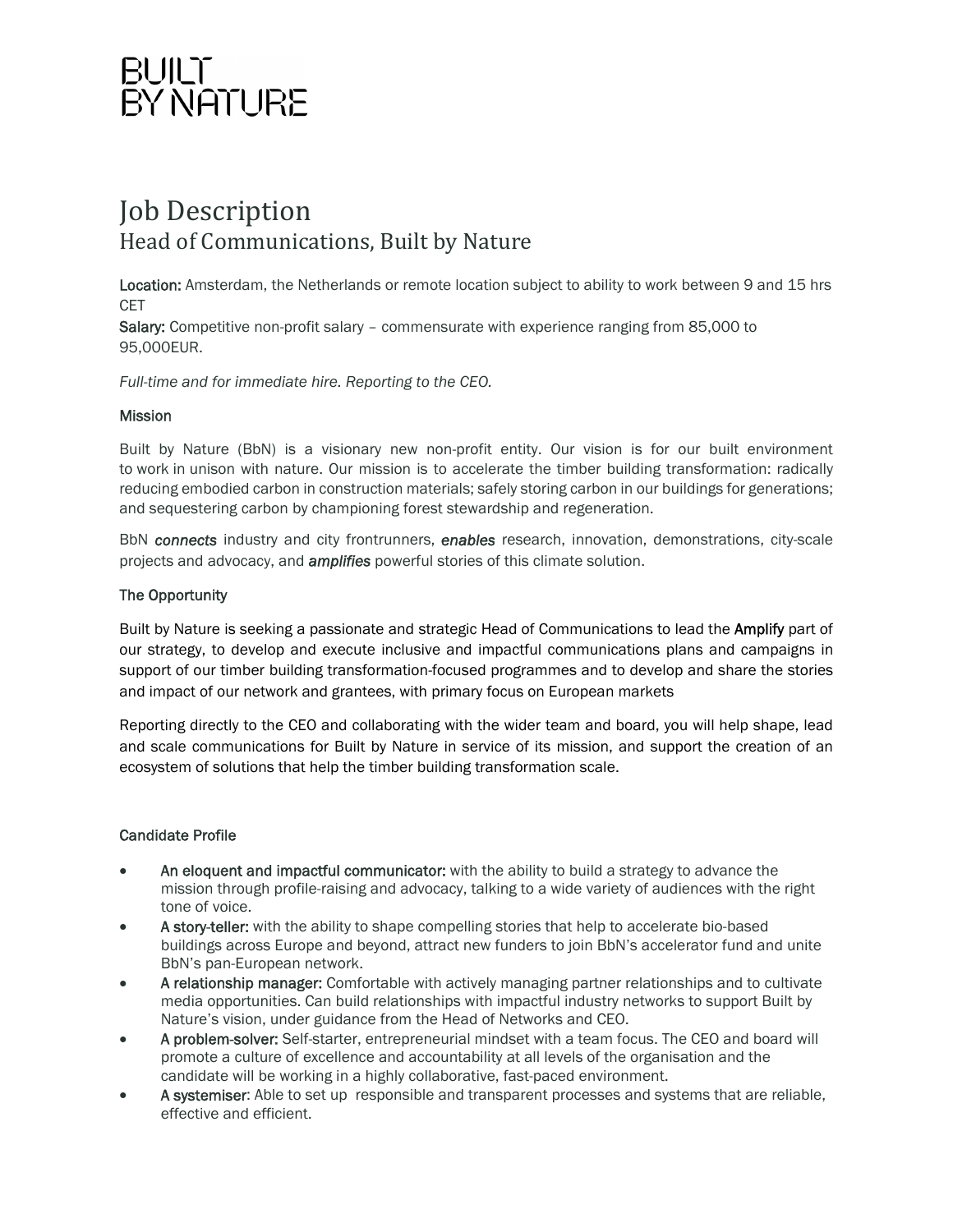### BUILT BY NATURE

#### Key responsibilities

- Strategic messaging. Draft and manage the successful flow of strategic messaging related to our programmes and individual initiatives throughout our communications and brand channels to engage and empower our most important stakeholder groups to add their voice to the timber building transformation narrative.
- **External relations.** Make recommendations and provide tactical assistance to build and leverage the voices of our programme and management teams to help achieve programmatic goals through a range of online and offline channels, including coaching on the team's personal social media, recommending speaking engagements, media training, and drafting and placing articles to inform, engage and mobilise target audiences. Manage freelance copywriters and external PR consultants in support of these efforts and contribute to our thought leadership strategy to help shape the foundation's agenda at key external events.
- Partner Management: Develop messaging, talking points, press releases, op-eds and communications toolkits where it makes strategic sense, to tell the story of our work through and with our partner organisations.
- Channel management: Actively manage and grow BbN's social media channels and digital presence, such as the website, to ensure messages reach the right audiences and have the biggest possible impact, as well as provide our network and partners with maximum amplification support.
- Events management: Leading an events coordinator and external service providers in hosting impactful, connective events, both online, offline and in a hybrid setting, to engage the wider network of stakeholders, in line with the network's strategies and key learnings from frontrunners and ambassadors, and in collaboration and support of the CEO, Head of Networks and wider BbN team
- Learning. Proactively contribute to a learning dynamic within the foundation by supporting the team in researching, analysing and sharing new and relevant insights with the wider team.
- Culture: As part of the BbN team, play a role in the development and maintenance of a culture of excellence, teamwork and trust.

#### Minimum qualifications

- At least five years' experience in communications, media relations, advocacy ideally with some non-profit experience.
- An understanding of the EU policy landscape for the built environment, and of how communications supports change in this arena.
- Demonstrable experience in the built environment and/or climate industry, particularly in communications, awareness raising, or advocacy
- Experience working and establishing relationships with potential advocates (of all levels) across industry, finance, politics, business, civil society and academia.
- A passion for storytelling and a keen sense of newsworthy topics and who the key players are within the sector of focus.
- Experience using a range of marketing communications tools including events, sponsorship, branding, social media, media relations
- Effective interpersonal communications as well as internal and external networking ability to build trusted relationships and inspire confidence. Diplomacy and good judgement are critical.